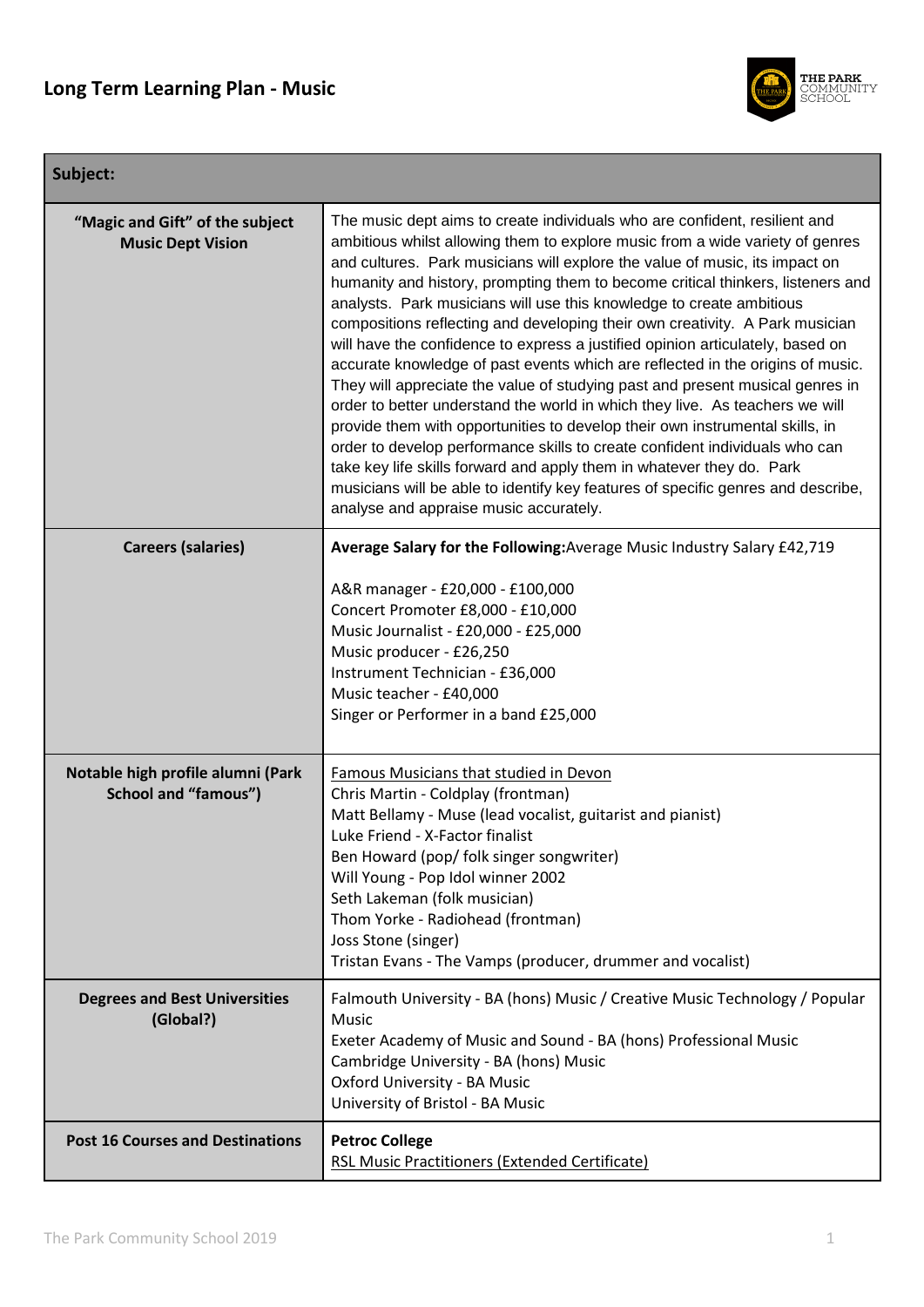|                                                            | RSL Music Performance (Subsidiary-Extended Diploma)                                                                                                                                                                                                                                                                                                                                                                                                                                                                                                                      |     |                                                                                                                                                                         |  |
|------------------------------------------------------------|--------------------------------------------------------------------------------------------------------------------------------------------------------------------------------------------------------------------------------------------------------------------------------------------------------------------------------------------------------------------------------------------------------------------------------------------------------------------------------------------------------------------------------------------------------------------------|-----|-------------------------------------------------------------------------------------------------------------------------------------------------------------------------|--|
|                                                            | RSL Music Technology (Subsidiary-Extended Diploma)                                                                                                                                                                                                                                                                                                                                                                                                                                                                                                                       |     |                                                                                                                                                                         |  |
|                                                            | <b>Music A-level</b>                                                                                                                                                                                                                                                                                                                                                                                                                                                                                                                                                     |     |                                                                                                                                                                         |  |
|                                                            | Foundation Degree in Contemporary Musicianship (formerly Music<br>Performance)                                                                                                                                                                                                                                                                                                                                                                                                                                                                                           |     |                                                                                                                                                                         |  |
|                                                            | <b>RSL Music Practitioner (Certificate-Subsidiary Diploma)</b>                                                                                                                                                                                                                                                                                                                                                                                                                                                                                                           |     |                                                                                                                                                                         |  |
|                                                            | Foundation Degree in Music Production and Live Sound                                                                                                                                                                                                                                                                                                                                                                                                                                                                                                                     |     |                                                                                                                                                                         |  |
|                                                            | <b>Exeter College</b>                                                                                                                                                                                                                                                                                                                                                                                                                                                                                                                                                    |     |                                                                                                                                                                         |  |
|                                                            | <b>Music</b><br>Level 2 UAL Diploma - Level 2<br><b>Music</b><br>Level 3 A Level<br><b>Music</b><br>Level 3 BTEC Level 3 90 Credit Diploma/Extended Diploma<br>Music<br><b>Higher Education HND</b><br>Music (Performance)<br>Level 3 BTEC Level 3 Certificate/Subsidiary Diploma<br><b>Music Technology</b><br>Level 3 BTEC Level 3 90 Credit Diploma/Extended Diploma<br><b>Music Technology (Production)</b><br>Level 3 BTEC Level 3 Certificate/Subsidiary Diploma<br>Ilfracombe Academy - A Level Music (IvI 3)<br><b>Bideford College</b><br>A Level Music (lvl 3) |     |                                                                                                                                                                         |  |
|                                                            | A Level Music Technology (IvI 3)                                                                                                                                                                                                                                                                                                                                                                                                                                                                                                                                         |     |                                                                                                                                                                         |  |
| <b>Assessment Objectives and</b>                           |                                                                                                                                                                                                                                                                                                                                                                                                                                                                                                                                                                          |     |                                                                                                                                                                         |  |
| <b>Percentages in</b><br><b>Coursework/Examination OCR</b> | <b>OCR GCSE Music</b>                                                                                                                                                                                                                                                                                                                                                                                                                                                                                                                                                    |     |                                                                                                                                                                         |  |
|                                                            | Listeni<br>ng<br>Exam<br>end of<br>year<br>11                                                                                                                                                                                                                                                                                                                                                                                                                                                                                                                            | 40% | Covers all<br>listening areas<br>of study with<br>unheard music<br>from Film,<br>Rhythms of the<br>World,<br>Conventions of<br>Pop and the<br>Concerto<br>Through Time. |  |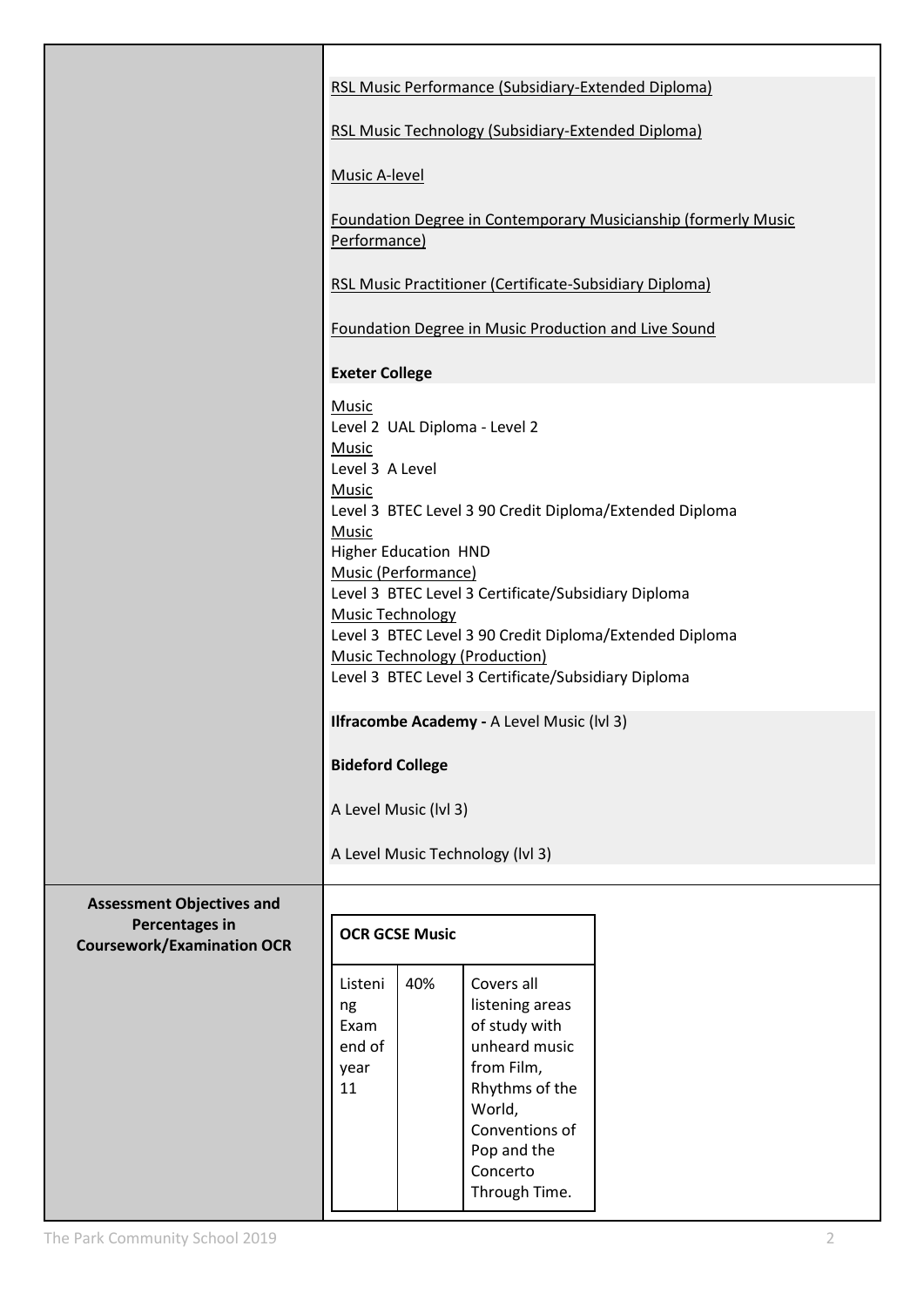| Integra<br>ted<br>assign<br>ment | 30% | Combination of<br>Solo<br>performance/s<br>and student<br>choice<br>composition.                                               |
|----------------------------------|-----|--------------------------------------------------------------------------------------------------------------------------------|
| Practic<br>al<br>Compo<br>nent   | 30% | Combination of<br>Ensemble<br>performance/s<br>and composition<br>based on brief<br>and stimulus<br>released by<br>exam board. |

#### **RSL Music Practitioners L2**

Two strands are available for students to study: Live Performance or Technology. RSL has some required units and other optional units which can be chosen to meet student strengths therefore, units will change year on year to meet student needs. The required units for all pathways to study are below. RSL requires a verification plan to be submitted at the start of each academic year outlining which units will be covered and when. This can be viewed here: [https://docs.google.com/spreadsh](https://docs.google.com/spreadsheets/d/1hNgtMMeFNV5G8WkY2f62qq6t3OLdILty/edit?usp=sharing&ouid=109831333100181009951&rtpof=true&sd=true) [eets/d/1hNgtMMeFNV5G8WkY2f6](https://docs.google.com/spreadsheets/d/1hNgtMMeFNV5G8WkY2f62qq6t3OLdILty/edit?usp=sharing&ouid=109831333100181009951&rtpof=true&sd=true) [2qq6t3OLdILty/edit?usp=sharing&](https://docs.google.com/spreadsheets/d/1hNgtMMeFNV5G8WkY2f62qq6t3OLdILty/edit?usp=sharing&ouid=109831333100181009951&rtpof=true&sd=true) [ouid=109831333100181009951&rt](https://docs.google.com/spreadsheets/d/1hNgtMMeFNV5G8WkY2f62qq6t3OLdILty/edit?usp=sharing&ouid=109831333100181009951&rtpof=true&sd=true) [pof=true&sd=true](https://docs.google.com/spreadsheets/d/1hNgtMMeFNV5G8WkY2f62qq6t3OLdILty/edit?usp=sharing&ouid=109831333100181009951&rtpof=true&sd=true) Students must complete the course by achieving at least 20 credits. The total number of credits available for each unit is shown below. 201TA Musical Knowledge Worth 4 credits. Students study a range of musical genres focusing on musical developments, artists, social, cultural and historical influences as well as the origins of each genre and the impact it has had. They then select 2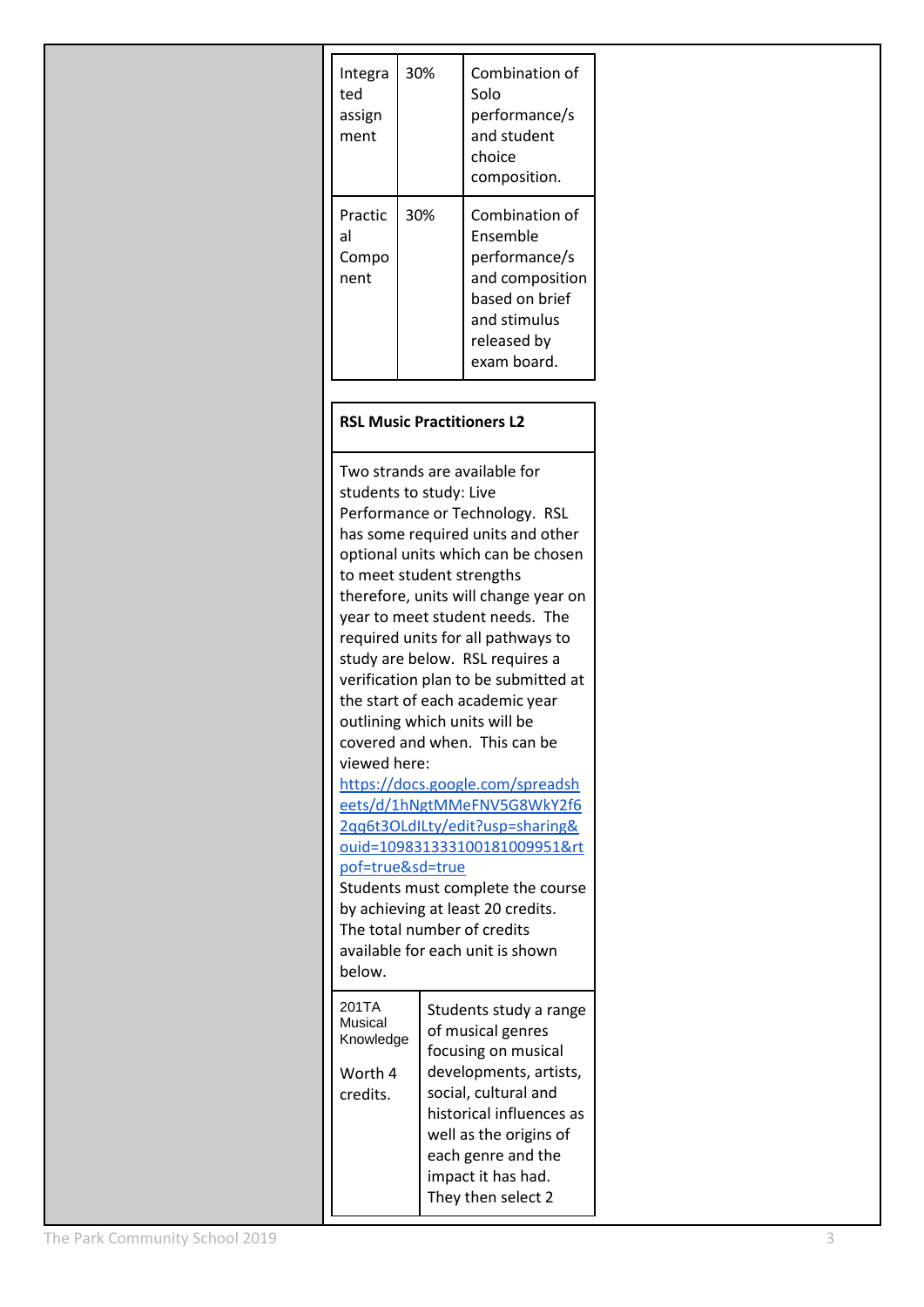|                                                                                                                                                                                              | contrasting genres and<br>compare and contrast<br>these whilst analysing<br>2 tracks from the<br>genres and analysing<br>their musical makeup<br>through specific<br>musical elements.                                                                                                                                                                                                                                                                                                                                                                                                                          |
|----------------------------------------------------------------------------------------------------------------------------------------------------------------------------------------------|-----------------------------------------------------------------------------------------------------------------------------------------------------------------------------------------------------------------------------------------------------------------------------------------------------------------------------------------------------------------------------------------------------------------------------------------------------------------------------------------------------------------------------------------------------------------------------------------------------------------|
| 202TA<br>Externally<br>Examined<br>Unit - Live<br>Performan<br>ce OR<br>203TA<br>Externally<br>Examined<br>Unit -<br>Music<br>Sequencin<br>g and<br>Production<br>Worth 8<br>credits<br>each | This work is released<br>in November for staff<br>to prepare. There is a<br>theme/task that is<br>then shared with<br>students via a Brief<br>which they must<br>demonstrate in full to<br>achieve the task set.<br>Failure to meet all<br>components will result<br>in a failure and<br>students ultimately fail<br>the course. There is<br>no opportunity to<br>resit, all work is<br>carried out under<br>supervised conditions<br>and must be<br>completed and<br>submitted according<br>to instructions<br>between January and<br>March. This is<br>externally marked and<br>grades added by<br>examiners. |
| Optional<br>Units worth<br>8 credits<br>each                                                                                                                                                 | Each optional unit<br>must be completed<br>according to a brief<br>shared with the<br>students which<br>explains the scenario<br>and tasks, the marking<br>criteria and how the<br>work should be<br>submitted. Students<br>must meet the<br>required submission<br>deadline where the<br>work is then marked<br>by the assessor and a<br>sample is IV'd by the<br>verifier. The work is<br>then returned to                                                                                                                                                                                                    |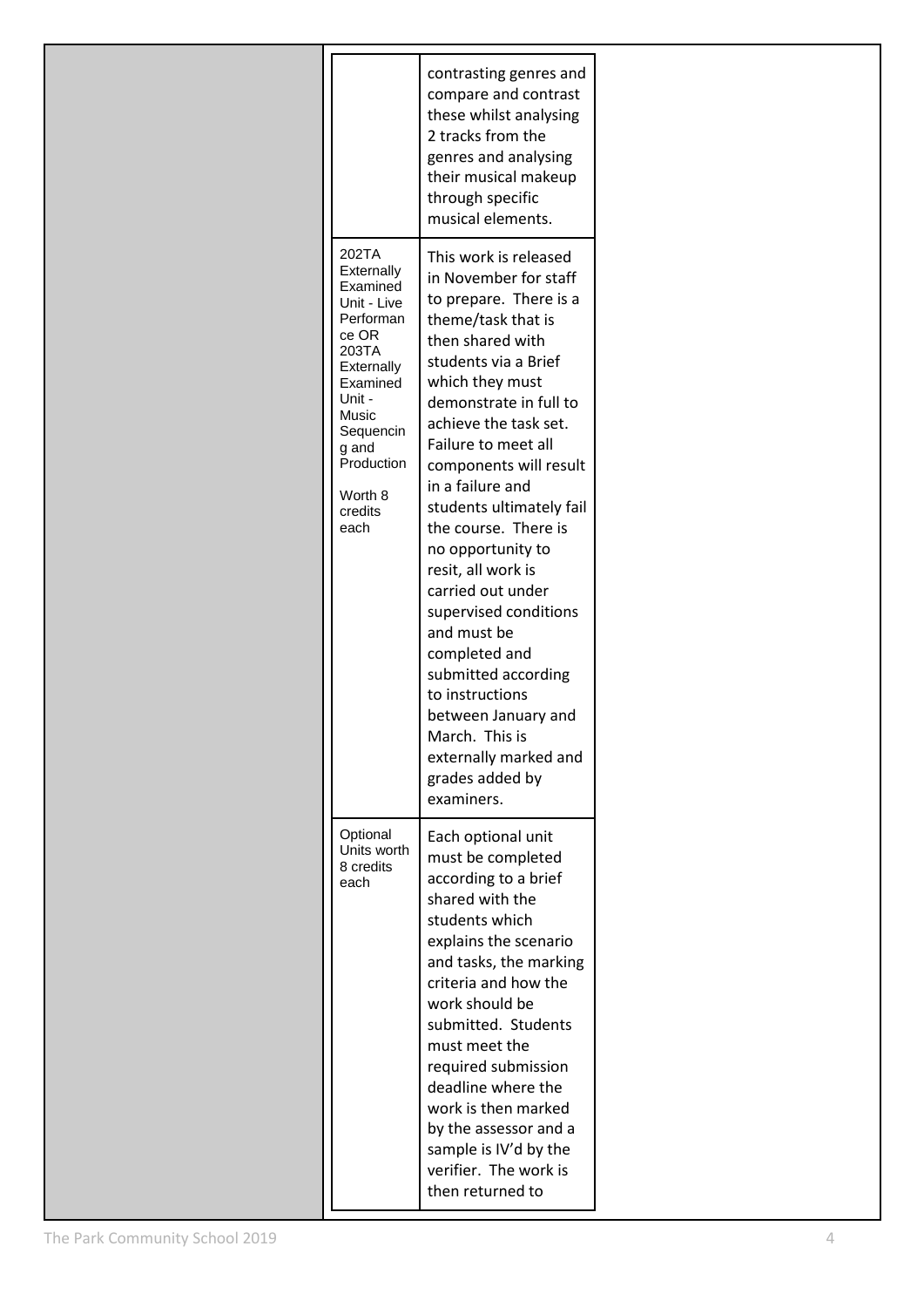| students so that they<br>can make any final<br>amendments before<br>being resubmitted,<br>resampled and IV'd.<br>Once grades have<br>been agreed they are<br>then banked on the<br>portal and the<br>allocated EQA will<br>externally moderate |  |
|------------------------------------------------------------------------------------------------------------------------------------------------------------------------------------------------------------------------------------------------|--|
| the work based on an<br>agreed sample.                                                                                                                                                                                                         |  |

| <b>Year by Year</b><br>Intent                                                            | <b>Cycle by Cycle Intent - Clear Areas of Knowledge</b><br>(big topics), Skills and Assessment Objectives<br>(linked to GCSE Spec), Cross Curricular Links and<br>Opportunities (where is this topic/knowledge<br>delivered elsewhere in the school (and is that<br>department more "expert").                                                                                                                                                                                                               | Where will this cycle be revisited/ where has<br>is been taught before (interleaving)?                                                                                                                                                                                                                            |
|------------------------------------------------------------------------------------------|--------------------------------------------------------------------------------------------------------------------------------------------------------------------------------------------------------------------------------------------------------------------------------------------------------------------------------------------------------------------------------------------------------------------------------------------------------------------------------------------------------------|-------------------------------------------------------------------------------------------------------------------------------------------------------------------------------------------------------------------------------------------------------------------------------------------------------------------|
| <b>Year 11:</b><br><b>Completion of</b><br>Secondary<br><b>Music</b><br><b>Education</b> | <b>Exam Paper (Listening and Appraising)</b><br>$\bullet$<br><b>Composition CWK (Free and Brief</b><br>$\bullet$<br>composition audio + supporting<br>evidence)<br><b>Performance CWK (Solo and Ensemble</b><br>$\bullet$<br>performance audio + supporting<br>evidence)                                                                                                                                                                                                                                     | Final revision for the exam OCR.                                                                                                                                                                                                                                                                                  |
|                                                                                          | Cycle 14 - OCR = Complete teaching of Rhythms of<br>the World followed by revision of Conventions of<br>Pop and Rock/Film Music, Concerto Through Time.<br>Keywords and exam technique.<br>Final chance to re-record (if appropriate) but this<br>will be completed through catch up. Final<br>submissions by half term.<br>Composition for OCR Brief task to be completed<br>and submitted no later than half term.                                                                                         | OCR = Revisiting areas of study from Popular<br>Song and Concerto Through Time. Refining<br>exam technique throughout.<br>Performances should have been submitted<br>and marked however, if required, some can<br>be re-done to improve marks.<br>Compositions submitted and candidate<br>record forms completed. |
|                                                                                          | Cycle 13 = OCR = Completion of Concerto Through<br>Time followed by introduction to Rhythms of the<br>World (AoS3): Explorative practical and listening<br>lessons.<br>Solo Performance (AoS1): This must be rehearsed<br>in their own time ready for recording and<br>submissions by half term.<br>Completion of free composition coursework within<br>the first 5 weeks of the term. Last two weeks to<br>be introduced to OCR Brief composition.<br>Composition to a brief to be covered from then<br>on. | OCR = Practical and listening study of this<br>element. Key exam skills covered and<br>explored, refining exam technique.<br>Solo performance recordings to be<br>completed.<br>Completion of free composition and<br>introduction to composition to a brief from<br>Sept.                                        |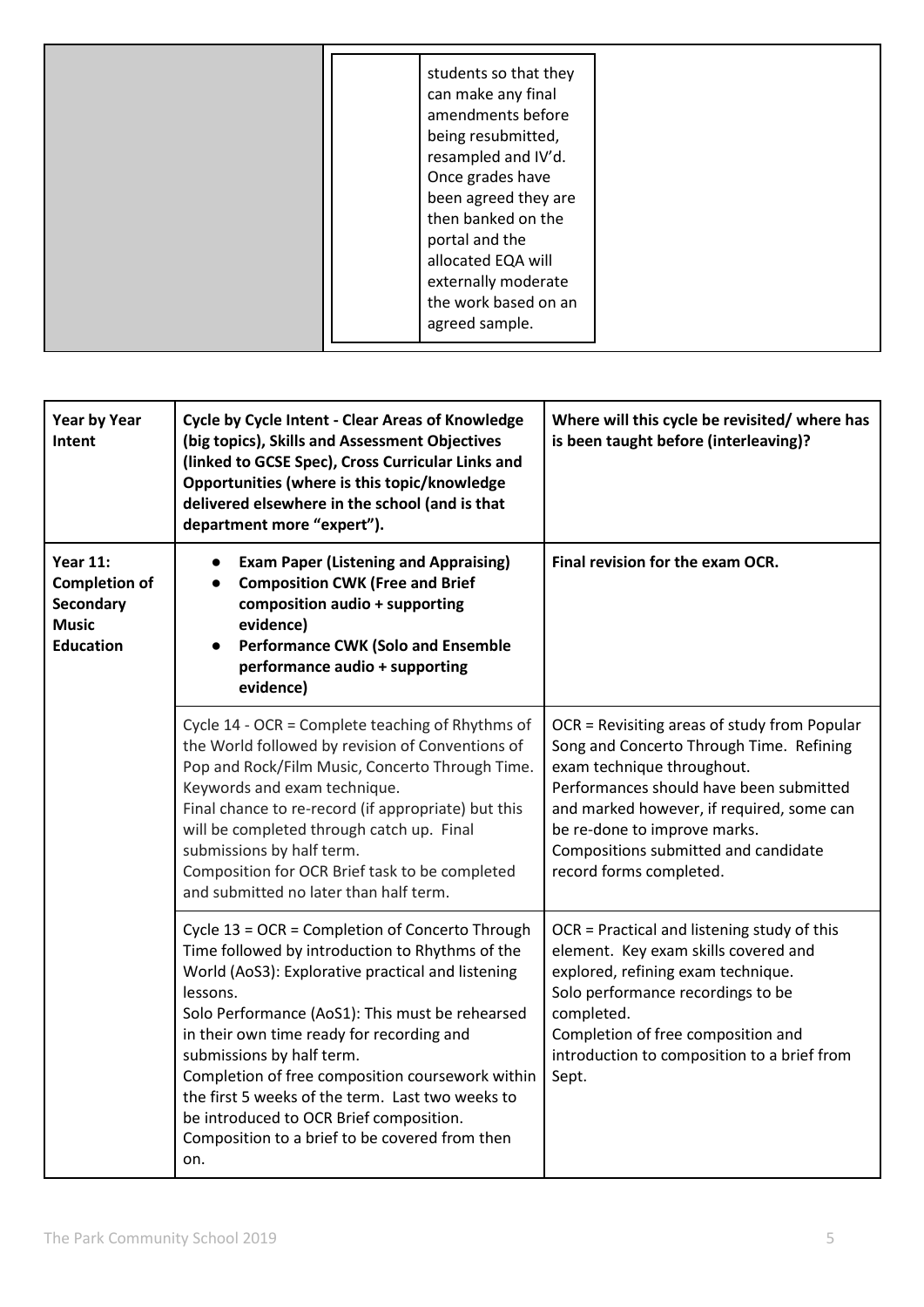| Year 10:<br>Preparation for<br>completion of<br>Secondary<br><b>Music Education</b>                 | Cycle 12 - OCR = Concerto Through Time (AoS2):<br>listening and explorative strategies.<br>Chance to re-record solo and ensembles to<br>improve performance grade.<br>Free Composition brief (AoS1). Pupils to complete<br>the bulk of composition by end of term. Last<br>alterations to be made and completed by the end<br>of Sept.                                                        | OCR = Exploring the Concerto Through Time<br>through practical and listening work. Exam<br>style questions and skills covered.<br>Resubmissions of performances to improve<br>scores and final grade.<br>Free composition in full swing with the bulk of<br>it completed before the end of the year.                                                                                                                                                                                                                                                                                                                                                     |
|-----------------------------------------------------------------------------------------------------|-----------------------------------------------------------------------------------------------------------------------------------------------------------------------------------------------------------------------------------------------------------------------------------------------------------------------------------------------------------------------------------------------|----------------------------------------------------------------------------------------------------------------------------------------------------------------------------------------------------------------------------------------------------------------------------------------------------------------------------------------------------------------------------------------------------------------------------------------------------------------------------------------------------------------------------------------------------------------------------------------------------------------------------------------------------------|
|                                                                                                     | Cycle 11 - OCR = Conventions of Film Music<br>(AoS4): listening and explorative strategies.<br>Ensemble performance skills: selecting, rehearsing<br>and developing performances.<br>Composition: hooks, melodic development,<br>cadences, chord progressions ready for short<br>tasks. Begin exploring ideas for a free composition<br>unit. Short tasks exploring styles and stimuli given. | OCR = Film and video game music covered.<br>Ensemble skills developed across the term<br>with students recording together and scores<br>used alongside solo pieces.<br>Developing the use and understanding of<br>musical devices used in composition as well<br>as the expectations and requirements of the<br>free composition.                                                                                                                                                                                                                                                                                                                        |
|                                                                                                     | Cycle 10 - OCR = Convention of Pop and Rock<br>Music (AoS5): Rock and Roll and Rock Anthems.<br>Explorative practical and listening lessons.<br>Solo Performance (AoS1): Selecting and rehearsing<br>pieces, developing techniques. 1 recording by end<br>term with feedback.<br>Composition basics: with short 8-16 bar<br>assignments leading to a formal assessment<br>project.            | OCR = Identifying the key features within the<br>Rock and Pop genre and applying these within<br>exam style questions.<br>Rehearsing and performing a solo<br>performance improving performance skills<br>and scores.<br>Developing composition skills and then<br>applying these skills in a longer exercise for<br>formal assessment by Xmas                                                                                                                                                                                                                                                                                                           |
| Year 9:<br>Cementing<br>fundamental<br>skills and<br>knowledge in<br>preparation for<br><b>GCSE</b> | Cycle 9 - Instrumental Skills and Music Theory                                                                                                                                                                                                                                                                                                                                                | Students will refine their skills in terms of<br>reading from notation and being able to write<br>simple melodies/chords. They will perform a<br>piece of music demonstrating accuracy of<br>pitch, rhythm, tempo and instrumental<br>technique as well as developing ensemble<br>skills through class performance. This unit of<br>work will prepare those taking music for GCSE<br>(as well as giving those that aren't) in<br>ensemble skills as well as arranging skills<br>which in turn supports their ability to create<br>music. Students will look at music from a<br>specific genre and understand its origins and<br>historical significance. |
|                                                                                                     | Cycle 8 - Soul Music<br>This links to composition skills for both RSL and<br>OCR and explores historical context and research<br>skills linked to OCR. Revisit musical literacy,<br>notation, elements, learn specific instruments and<br>musical features as well as origins related to each<br>genre. Improvisation and performance skills<br>support RSL courses as well.                  | This unit builds upon the previous knowledge<br>of the Blues where students study a famous<br>Soul song and understand its historical<br>background and how it has influenced music<br>to the present day. Students will develop the<br>piece of Soul music by performing in small<br>groups and will begin to compose alternative<br>versions of the song to create original<br>elements. Students' composition skills look at<br>how composers use other songs as inspiration<br>to create new and original work. They also<br>explore how to change genre by adding<br>elements like Hip Hop lyrics and rhythms to                                    |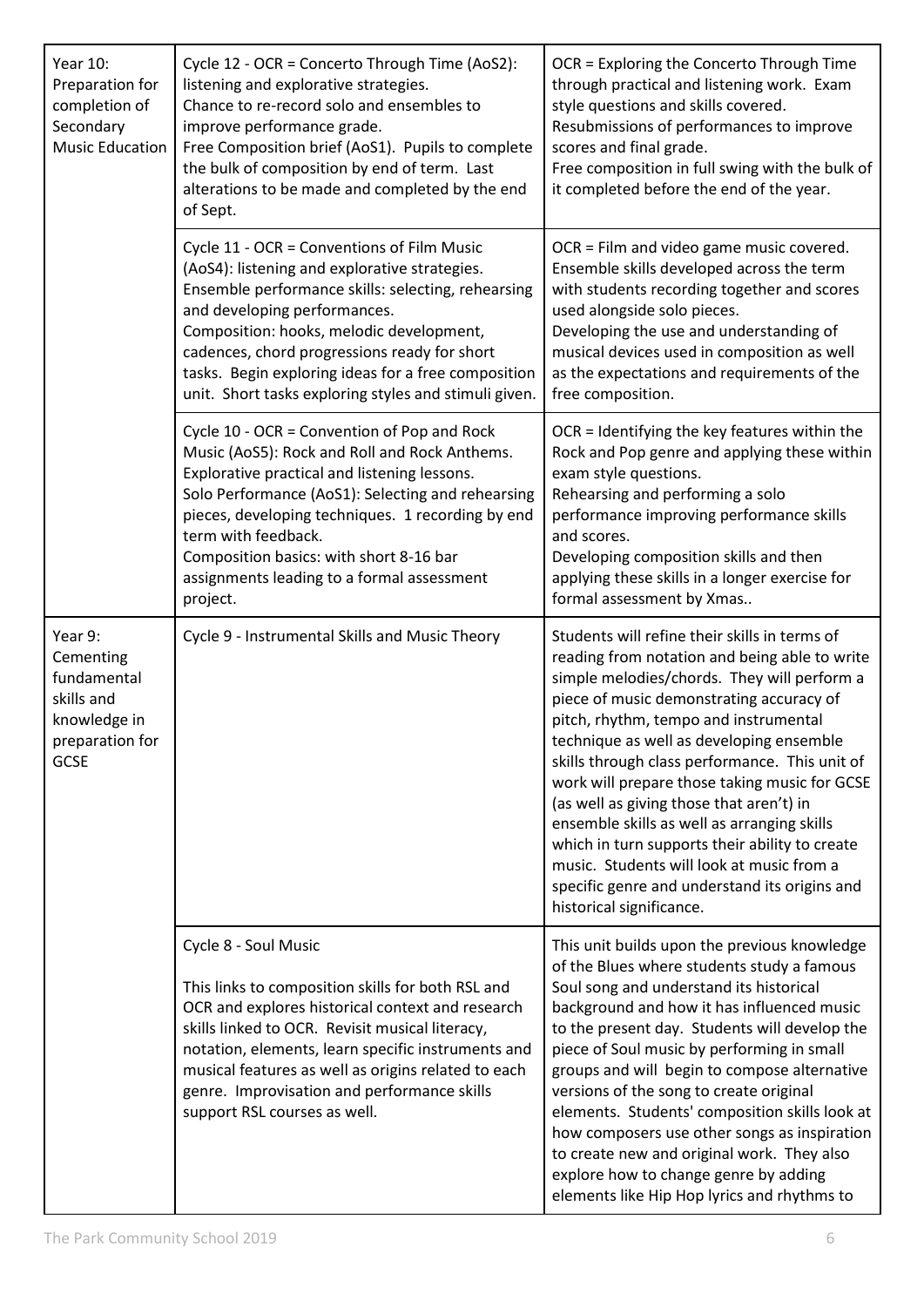|                                                                                                    |                                                                                                                                                                                                                                                                                                                                              | their work. Students have the opportunity to<br>create original lyrics in any musical style<br>whether sung or rapped. The level of<br>originality of the end result can be<br>differentiated well and students can go as far<br>as they want when composing. Through each<br>of the tasks they will recap music notation<br>and theory and will be challenged to develop<br>their independence when reading music and<br>playing collaboratively. Students complete an<br>individual online research project halfway<br>through the term exploring and exploring the<br>genre of Soul.                                                                                                                                                                                                  |
|----------------------------------------------------------------------------------------------------|----------------------------------------------------------------------------------------------------------------------------------------------------------------------------------------------------------------------------------------------------------------------------------------------------------------------------------------------|------------------------------------------------------------------------------------------------------------------------------------------------------------------------------------------------------------------------------------------------------------------------------------------------------------------------------------------------------------------------------------------------------------------------------------------------------------------------------------------------------------------------------------------------------------------------------------------------------------------------------------------------------------------------------------------------------------------------------------------------------------------------------------------|
|                                                                                                    | Cycle 7 - Blues through to Rock and Roll<br>Direct links to both GCSE courses so provides a<br>good basis for own research and musical<br>understanding/exploration in lessons. Coincides<br>with Black History Month as well and covers<br>origins and influences of the genre.                                                             | Students explore Blues music, its origins, key<br>concepts, musical devices and influence.<br>Through practical exploration of the above,<br>students are able to perform in a blues style<br>as a class, in small groups and individually as<br>well as apply these skills in order to create a<br>musical arrangement in ABA form. Pupils will<br>learn to identify musical instruments and<br>features when analysing as well as explain the<br>links between Blues and Rock and Roll leading<br>to discussions on the wider influence on<br>popular song. As they explore the topic which<br>eventually leads to Rock and Roll and a<br>performance in this style, they will be<br>introduced to key artists and influencers<br>which coincides with Black History Month as<br>well. |
| Year 8: Key<br>intent of this<br>year:<br>Development of<br>fundamental<br>skills and<br>knowledge | Cycle 6 - Rhythms of the world<br>This links to composition skills as well as the topic<br>of Rhythms of the World for the OCR course.<br>Revisit musical literacy, notation, elements, learn<br>specific instruments and musical features as well<br>as origins related to each genre. Improvisation<br>skills support RSL courses as well. | An exploration of music from around the<br>world. Students revisit rhythms, notation and<br>rhythmic dictation whilst exploring music<br>from India (Bhangra), Flamenco and Samba.<br>They will compose and perform in a variety of<br>musical styles as well as understand the<br>origins of the music and its influence on<br>Western cultures.<br>Pupils will develop their ability to analyse and<br>discuss music using musical vocabulary both<br>developing their musical literacy and numeric<br>literacy through composition.<br>Students will work towards creating a<br>performance in one of the styles they have<br>studied, making sure they demonstrate key<br>musical features for that style.                                                                           |
|                                                                                                    | Cycle 5 - Film<br>This links to compositions skills across OCR and<br><b>RSL</b>                                                                                                                                                                                                                                                             | Students explore the basic concepts of<br>popular song learning 4 chord patterns which<br>they then need to apply on a range of<br>instruments on a carousel basis. As well as<br>learning basic skills on each instrument they<br>rehearse the ability to be able to perform as<br>small ensembles independently as well as                                                                                                                                                                                                                                                                                                                                                                                                                                                             |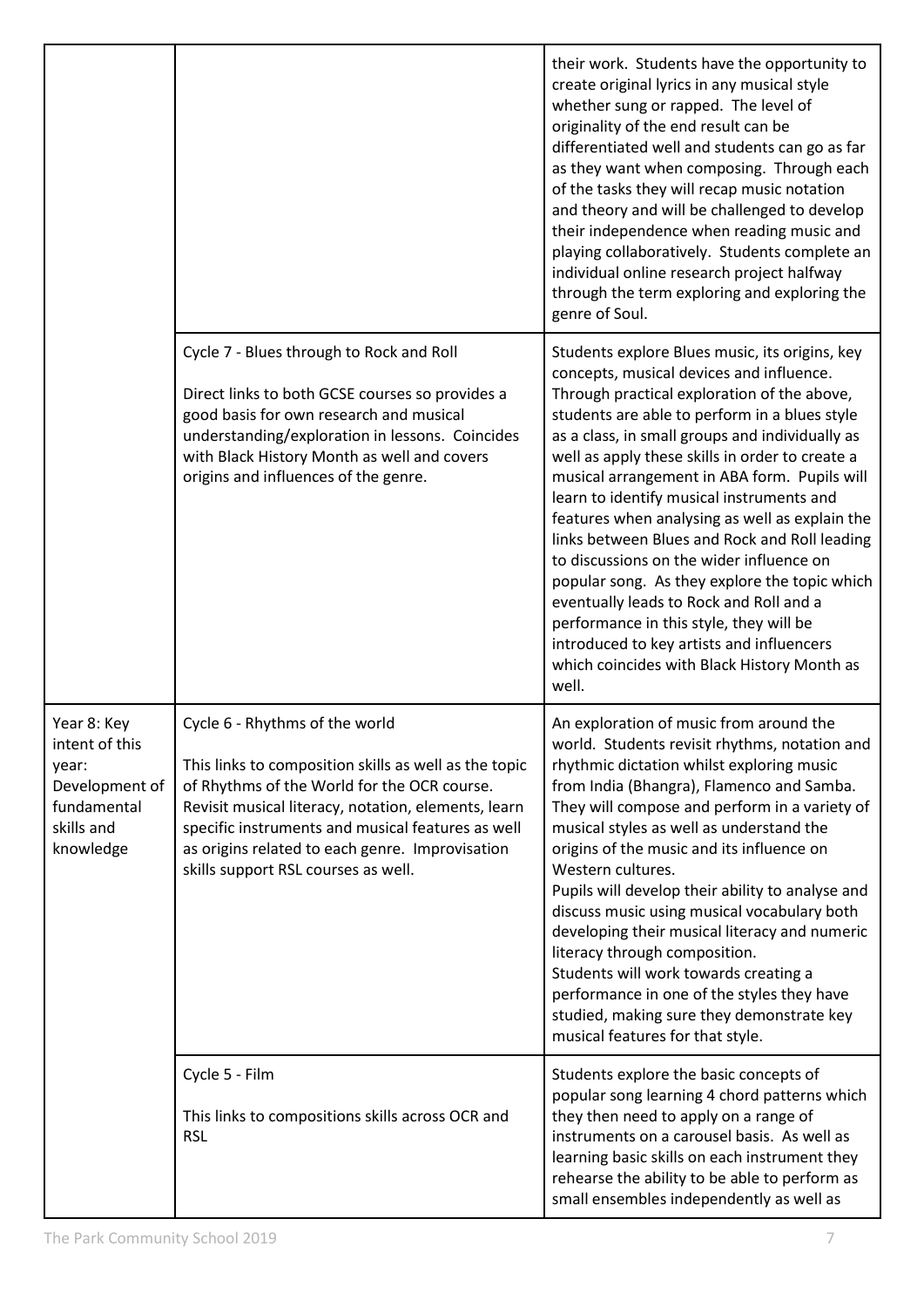|                                                                                               |                                                                                                                                                                                                                                     | developing confidence in accuracy of pitch<br>and rhythm, maintaining a part alongside<br>others, understanding different formats of<br>musical notation and using musical devices to<br>develop their performance. The overall aim is<br>in groups, create a mashup of at least 2 songs<br>(one being festive) using the 4 chords they<br>have learnt on the instruments they have<br>learnt and perform as mini bands. Lyrics and<br>vocal skills are introduced as well to create a<br>pop band experience. The most able will be<br>encouraged to work in different keys.                                                                                                                                                                                                                                                                                                                                 |
|-----------------------------------------------------------------------------------------------|-------------------------------------------------------------------------------------------------------------------------------------------------------------------------------------------------------------------------------------|---------------------------------------------------------------------------------------------------------------------------------------------------------------------------------------------------------------------------------------------------------------------------------------------------------------------------------------------------------------------------------------------------------------------------------------------------------------------------------------------------------------------------------------------------------------------------------------------------------------------------------------------------------------------------------------------------------------------------------------------------------------------------------------------------------------------------------------------------------------------------------------------------------------|
|                                                                                               | Cycle 4 - Popular Song Band Project<br>Developing collaborative working/ensemble skills<br>as well as musicianship skills and ability to work<br>within a specific genre. Genre links to areas of<br>study for RSL and OCR courses. | Students explore the basic concepts of<br>popular song learning 4 chord patterns which<br>they then need to apply on a range of<br>instruments on a carousel basis. As well as<br>learning basic skills on each instrument they<br>rehearse the ability to be able to perform as<br>small ensembles independently as well as<br>developing confidence in accuracy of pitch<br>and rhythm, maintaining a part alongside<br>others, understanding different formats of<br>musical notation and using musical devices to<br>develop their performance. The overall aim is<br>in groups, create a mashup of at least 2 songs<br>(one being festive) using the 4 chords they<br>have learnt on the instruments they have<br>learnt and perform as mini bands. Lyrics and<br>vocal skills are introduced as well to create a<br>pop band experience. The most able will be<br>encouraged to work in different keys. |
| Year 7: Key<br>intent of this<br>year:<br>Acquiring<br>fundamental<br>skills and<br>knowledge | Cycle 3 - Instrumental Skills and Music Theory<br>Developing performance and musicianship skills<br>which links to both GCSE courses.                                                                                               | This term allows for pupils to refine their skills<br>in everything they have learnt so far and<br>allows for more opportunities for singing to<br>take place.<br>This term works on developing instrumental<br>skills from the first term but also introducing<br>different musical instruments. The technique<br>of performance from notation is refined as<br>well as being able to apply notation in a<br>variety of forms to represent their own work.<br>This scheme will build pupil independence<br>when being able to find their way around an<br>instrument and a piece of music.<br>Composition and performance is covered<br>through Compose, Perform and Challenge<br>where students learn a musical pattern,<br>create their own and notate it using staff<br>notation.                                                                                                                         |
|                                                                                               | Cycle 2 - Western Classical Tradition<br>Links to Concerto Through Time for OCR course<br>but National Curriculum scheme as well with                                                                                               | Understanding the layout and build up of the<br>orchestra and it's conception. Students will<br>learn about each section of the orchestra and<br>be able to identify instruments aurally and                                                                                                                                                                                                                                                                                                                                                                                                                                                                                                                                                                                                                                                                                                                  |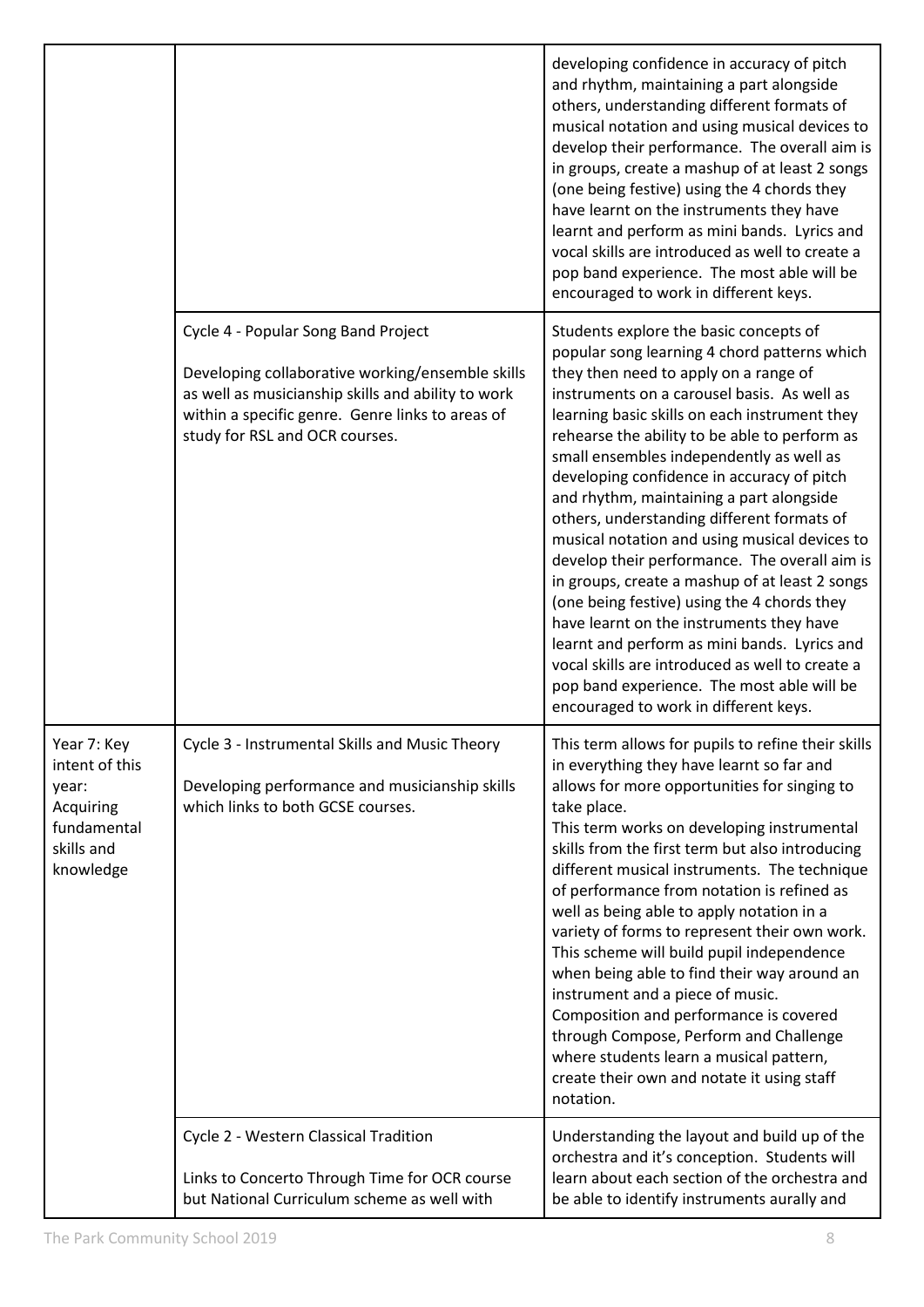|  | specific composers chosen.                                                                                                                                       | visually as well as categorise them into their<br>families. They will perform together as an<br>ensemble on a variety of instruments to<br>replicate the idea of an orchestra and will<br>explore the idea of conducting groups.<br>Performance tasks focus on real ensemble<br>skills when performing in a folk style (looking<br>at modern and orchestral instruments being<br>used together) as well as music in a more<br>modern orchestral setting through Jeff<br>Wayne's War of the Worlds. This allows<br>further recapping of the previous terms<br>learning on pitch and notation. Composition<br>tasks focus on creating music that is<br>programmatic looking at the composers<br>Stravinsky and Holst as well as Jeff Wayne.<br>Vocal work is included in performance of the<br>Folk song and can be included in War of the<br>Worlds too. |
|--|------------------------------------------------------------------------------------------------------------------------------------------------------------------|---------------------------------------------------------------------------------------------------------------------------------------------------------------------------------------------------------------------------------------------------------------------------------------------------------------------------------------------------------------------------------------------------------------------------------------------------------------------------------------------------------------------------------------------------------------------------------------------------------------------------------------------------------------------------------------------------------------------------------------------------------------------------------------------------------------------------------------------------------|
|  | Cycle 1 - Basic musicianship skills and vocal<br>technique.<br>Establishing musical literacy required across all<br>schemes as well as ensemble and solo skills. | An introduction to the basics of music reading<br>and writing as well as key terminology based<br>on the elements of music. SOW covers<br>musical elements, identifying pitch, tempo,<br>dynamics and tonality, understanding notes<br>and values, rhythmic dictation and<br>performing from simple notation, developing<br>keyboard skills or Ukulele skills, whole class<br>and individual performance from notation.<br>Singing focuses on Christmas with students<br>working towards a performance for the<br>Christmas concert. Ensemble skills and the<br>elements are revisited through this.                                                                                                                                                                                                                                                    |

### National curriculum Purpose

Music is a universal language that embodies one of the highest forms of creativity. A high-quality music education should engage and inspire pupils to develop a love of music and their talent as musicians, and so increase their self-confidence, creativity and sense of achievement. As pupils progress, they should develop a critical engagement with music, allowing them to compose, and to listen with discrimination to the best in the musical canon

### In KS 3 pupils should:

Build on their previous knowledge and skills through performing, composing and listening. They should develop their vocal and/or instrumental fluency, accuracy and expressiveness, and understand musical structures, styles, genres and traditions,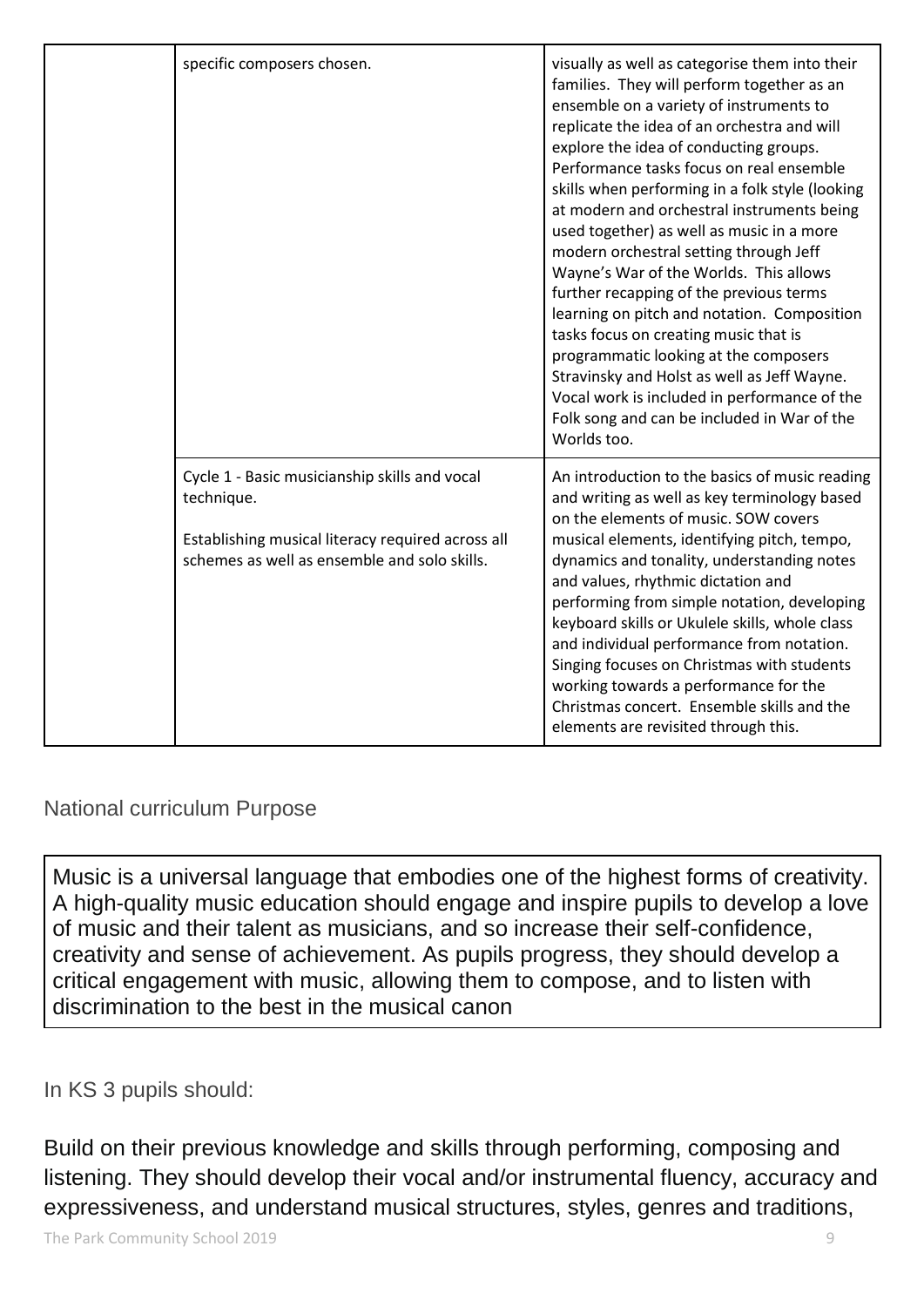identifying the expressive use of musical dimensions. They should listen with increasing discrimination and awareness to inform their practice as musicians. They should use technologies appropriately and appreciate and understand a wide range of musical contexts and styles

In KS3 pupils should be taught

| Play and perform confidently in a range<br>of solo and ensemble contexts using<br>their voice, playing instruments<br>musically, fluently and with accuracy<br>and expression. | Vocal work is covered throughout the first term in KS3<br>leading to performance opportunities in the Xmas<br>concert. This is built on in year 8 cycle 4 where pupils<br>perform an arrangement of at least 2 pop songs and<br>again in year 9 cycle 9 where pupils perform an<br>arrangement of Rocket Man. This leads to encouraging<br>pupils to participate in concerts and ensembles (mixed<br>uptake as we go back to this after covid.) Instrumental<br>techniques are covered throughout the academic year in<br>all cycles and schemes of work are now allowing pupils to<br>access a variety of instruments and material. Pupils are<br>given the opportunity to perform in whole class settings<br>working on their ability to follow musical instructions as<br>well as leading ensembles themselves. Musical literacy is<br>key throughout the year as well as listening critically to<br>pieces of music.                        |
|--------------------------------------------------------------------------------------------------------------------------------------------------------------------------------|-------------------------------------------------------------------------------------------------------------------------------------------------------------------------------------------------------------------------------------------------------------------------------------------------------------------------------------------------------------------------------------------------------------------------------------------------------------------------------------------------------------------------------------------------------------------------------------------------------------------------------------------------------------------------------------------------------------------------------------------------------------------------------------------------------------------------------------------------------------------------------------------------------------------------------------------------|
| Improvise and compose; and extend<br>and develop musical ideas by drawing<br>on a range of musical structures, styles,<br>genres and traditions.                               | Schemes cover a variety of ways of composing using<br>scaffolding to support students in the creative process,<br>then working more freely as pupils develop confidence<br>and skills in this area. Use of ICT is catered for with some<br>groups but this is something that we need to look at<br>accessing more in the future. We are limited in terms of<br>space and timetabling. Styles currently covered in the<br>curriculum are: Pop, Rock and Roll, Classical, Blues, Folk,<br>Bhangra, Samba, Flamenco, Film and Programme Music.<br>Pupils are given structured composition tasks as well as<br>improvisation tasks around themes, scales and<br>sequences.                                                                                                                                                                                                                                                                          |
| Use staff and other relevant notations<br>appropriately and accurately in a range<br>of musical styles, genres and traditions                                                  | Staff notation is introduced at the start of year 7 and<br>continues throughout the year and is revisited<br>throughout the whole of KS3. All year groups are set<br>tasks that mean they need to be able to perform from<br>this as well and degrees of challenge are included to suit<br>pupil progress pathways. Other forms of notation that<br>are taught are tablature, chord diagrams for keyboard,<br>ukulele and guitar and rhythmic dictation through box<br>work introduced in year 7. Higher ability learners are<br>given the chance to work without guided notation and<br>extension tasks are provided within each scheme so<br>students can move themselves on. There is also the<br>music mastery wall where more complex parts are shared<br>with groups and music theory opportunities are provided.<br>This is a new addition from last year (January 2020) but<br>has been held back a bit because of covid. However, this |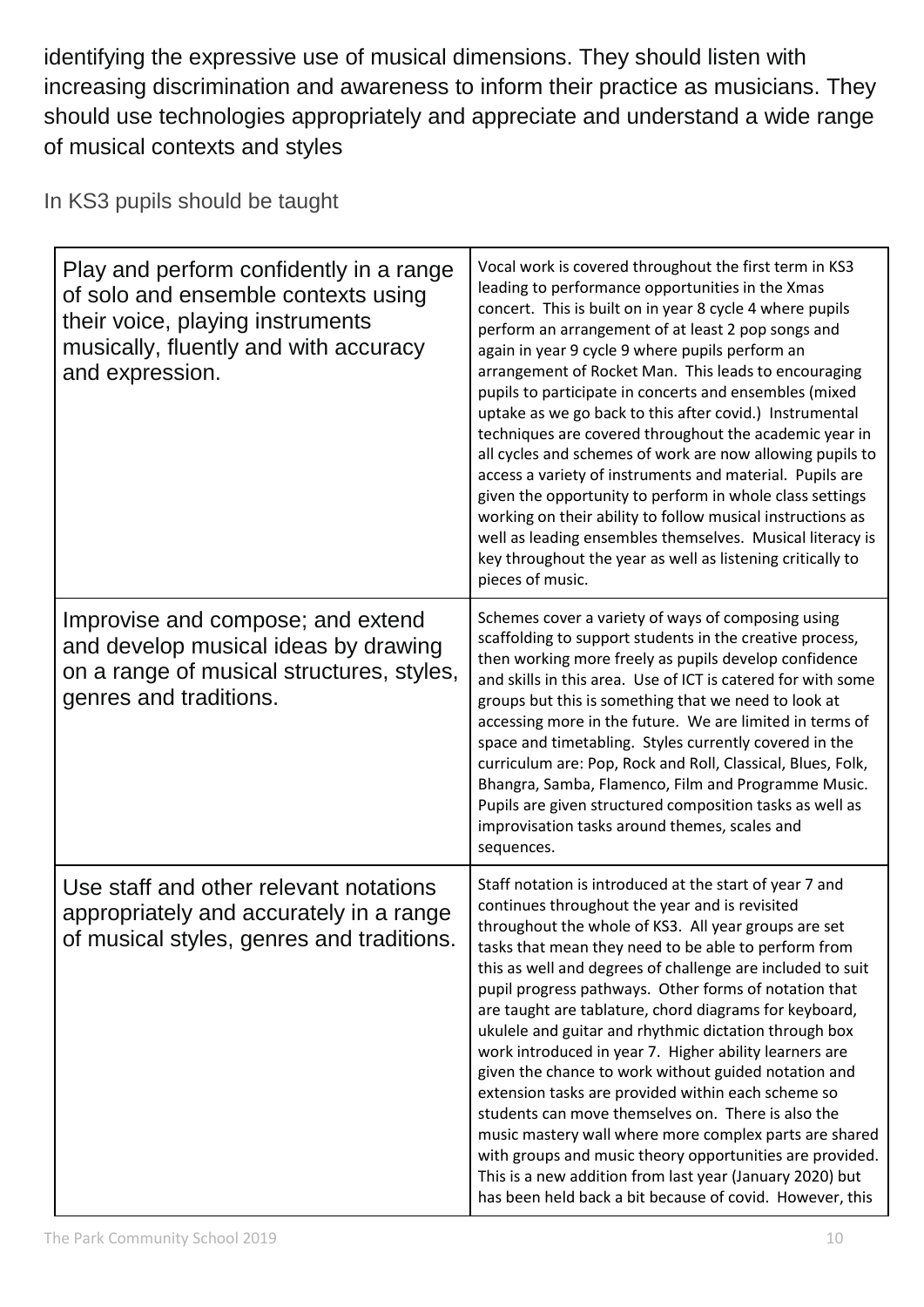|                                                                                                                                                                                                     | is something we need to see taking off as during the trial<br>last year it was really successful with students asking to<br>access various parts or challenges and moving themselves<br>on successfully.                                                                                                                                                                                                                                                                                                                                                                                                                                                                                                                                                                                                                      |
|-----------------------------------------------------------------------------------------------------------------------------------------------------------------------------------------------------|-------------------------------------------------------------------------------------------------------------------------------------------------------------------------------------------------------------------------------------------------------------------------------------------------------------------------------------------------------------------------------------------------------------------------------------------------------------------------------------------------------------------------------------------------------------------------------------------------------------------------------------------------------------------------------------------------------------------------------------------------------------------------------------------------------------------------------|
| Identify and use the interrelated<br>dimensions of music expressively and<br>with increasing sophistication, including<br>use of tonalities, different types of<br>scales and other musical devices | Year 7 covers elements of music, major and minor<br>tonalities and chords, ostinatos, improvisation, dynamics.<br>Scales are used and covered during the film music, world<br>music and blues. Musical devices used by film composers<br>are covered in year 8 and pupils select scales appropriate<br>to their pieces of music. Sequence, imitation, phase<br>shifting, retrograde, ostinato, riff, hook, improvisation etc<br>are all devices that are covered across the 3 years.<br>Throughout each scheme, when asked to perform, we<br>encourage everyone to be aware of audience etiquette<br>and how to communicate as an ensemble for a successful<br>performance. This is covered again in every cycle where<br>small group or whole class performance is required.                                                 |
| Listen with increasing discrimination to<br>a wide range of music from great<br>composers and musicians                                                                                             | Every scheme of work begins with a listening activity to<br>gauge prior learning (KO Quiz) and this is revisited at the<br>end of each scheme to judge new learning and progress.<br>There are also listening activities at the start or during<br>lessons with key questions or discussions that students<br>are required to complete. The listening is linked to the<br>scheme being covered so pupils will have accessed a wide<br>range of composers, musicians and musical genres. For<br>example, Holst, Stravinsky, Jeff Wayne, Tchaikovsky, Ben<br>E King, Nina Simone, Electronic music, Blues artists, Rock<br>n Roll artists, Robert Johnson, Modern Pop bands and<br>artists, Bhangra artists and fusion between film and<br>Bhangra. This list is not exclusive but a brief outline of<br>our listening journey. |
| Develop a deepening understanding of<br>the music that they perform and to<br>which they listen, and its history.                                                                                   | Each new scheme will provide pupils with musical<br>context, historical setting (if relevant) and social influence<br>if relevant. This is particularly noticeable in the Blues and<br>Rock and Roll scheme in year 9, Rhythms of the World in<br>year 8, War of The Worlds and the history of the<br>orchestra in year 7, developments of musical<br>instruments. The links between the music they study is<br>being made explicit as schemes are re-written. We also<br>make sure that basics are covered each time pupils are<br>asked to perform so that they understand the structures<br>in place and musical requirements.                                                                                                                                                                                             |

# **Curriculum Intent**

| Who do we get? Who are our feeder<br>schools? What are their curriculums? | We draw students for circa 30 feeder schools although the majority come<br>from our main feeder schools. We are a truly comprehensive intake,<br>although this is slightly skewed to MPA and HPA. |
|---------------------------------------------------------------------------|---------------------------------------------------------------------------------------------------------------------------------------------------------------------------------------------------|
| The Park Community School 2019                                            |                                                                                                                                                                                                   |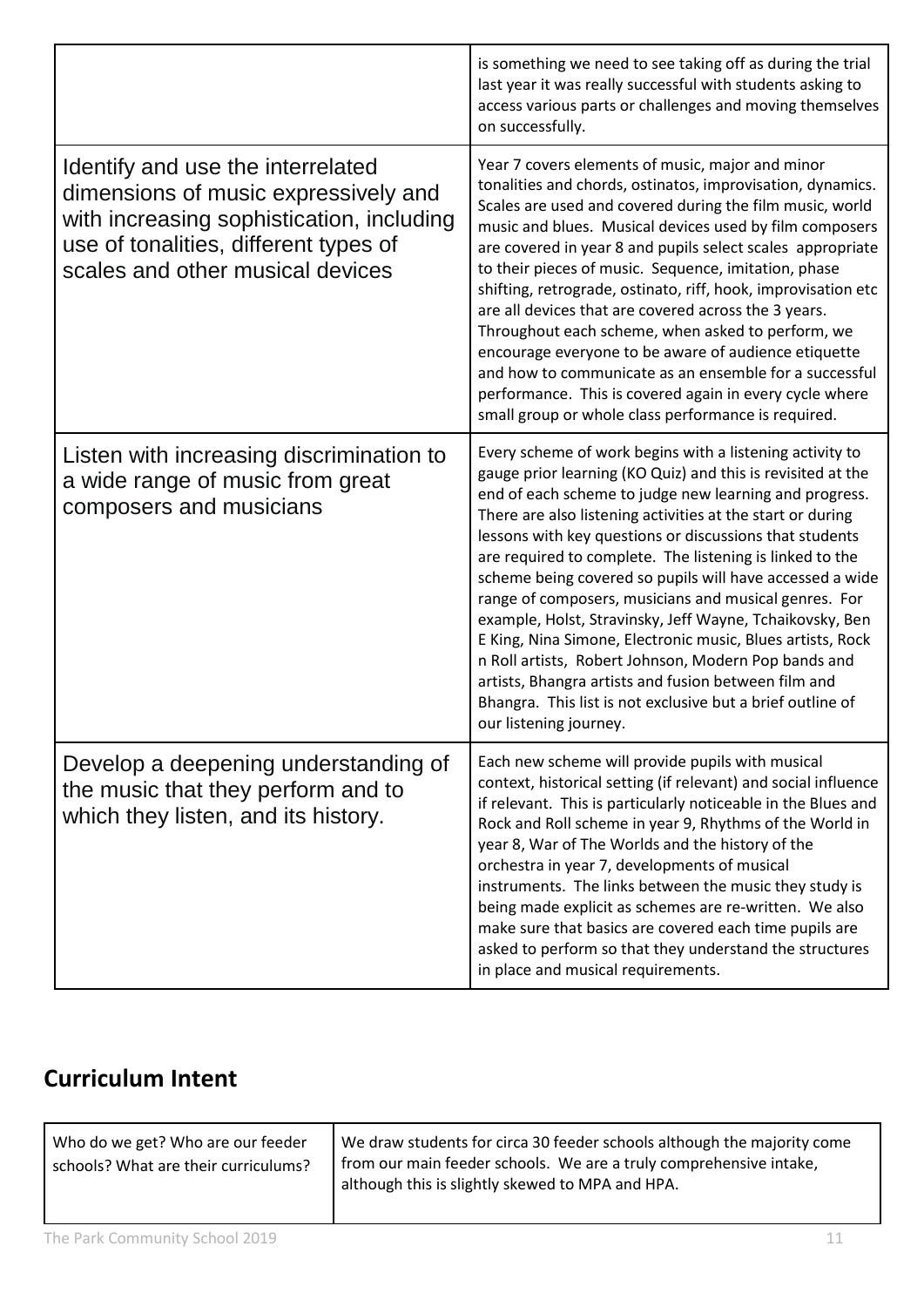| What does a Park learner struggle<br>with?                                          | Park learners are improving their ability to read music from notation<br>including other forms like TAB. They struggle with composition and being<br>able to take an idea and develop it. Another aspect is confidence in<br>experimenting with ideas and performing in front of others. This is because<br>there was an opt out culture with previous staff. Covid has meant that we<br>are currently still revisiting a lot of these things BUT improvements have<br>been made since we started to change this in 2019.                                                                                                                                                                                                                                                                                                                                                                                                                                                                                                                                                                                                                  |
|-------------------------------------------------------------------------------------|--------------------------------------------------------------------------------------------------------------------------------------------------------------------------------------------------------------------------------------------------------------------------------------------------------------------------------------------------------------------------------------------------------------------------------------------------------------------------------------------------------------------------------------------------------------------------------------------------------------------------------------------------------------------------------------------------------------------------------------------------------------------------------------------------------------------------------------------------------------------------------------------------------------------------------------------------------------------------------------------------------------------------------------------------------------------------------------------------------------------------------------------|
| What do we need them to know by the<br>end of year 9 so that they are KS4<br>ready? | How to read music from notation/chosen instrument in at least treble clef<br>however, some bass clef knowledge is advantageous. They need to know<br>the musical elements and how to describe them and analyse them<br>effectively. They need to be able to combine chords in a sequence, create a<br>melody line and extend a melody idea using simple musical devices. Also,<br>being able to select and apply the correct musical vocabulary when listening<br>to/writing about music they hear.                                                                                                                                                                                                                                                                                                                                                                                                                                                                                                                                                                                                                                        |
| What do our results tell us?                                                        | Pre2019 = Coursework stood up to moderation by examiners. There was<br>some acknowledgment of leniency.<br>Exam elements needed work with key areas being Identify, Explain and<br>Contextualisation questions being areas of weakness.<br>Starters are now working on answering these types of questions.<br>A lot of work went into addressing these issues in the run up to the mock<br>with improvements seen in section B of the exam. AO has now attended<br>AQA training and gained insight into how to achieve the top bracket in this<br>area of the exam which will be shared in the run up to the exam after<br>coursework submission. Traditional music is also an area of weakness and is<br>being addressed through a revision topic and homework this term (spring).                                                                                                                                                                                                                                                                                                                                                        |
|                                                                                     | Post 2020 = results were scutinised thoroughly and followed a process of<br>internal moderation followed by external moderation with another school.<br>Composition coursework has stood up well with a range of work completed<br>in a range of styles. Performances are now the new issue due to a lack of<br>instrumental tuition during lockdowns. Confidence of students is low and<br>most have not kept up individual practice. This is having an impact on those<br>students that are naturally shyer or have started to suffer from mental<br>health issues because of lockdowns. Support is in place through pastoral<br>care and liaising with parents and peripatetic staff where appropriate as<br>well as managing the performance environment in school. Exam technique<br>is improving (OCR) and most students saw and increase of between 15-20%<br>on their end of unit assessments in 2021. Students in RSL are about to have<br>their first official externally examined unit this summer (2022) and to<br>support this process are currently sitting a mock in order to understand the<br>expectations. (Autumn 2021) |
| What knowledge do we want them to<br>have?                                          | Be discerning and be able to describe and justify their views on music. We<br>want them to be able to perform effectively and with some confidence both<br>in solo and ensemble situations as well as having some wider knowledge of<br>genres, instruments and artists allowing them to describe and evaluate<br>music.                                                                                                                                                                                                                                                                                                                                                                                                                                                                                                                                                                                                                                                                                                                                                                                                                   |
| What is a sensible order for them to<br>study this in?                              | The schemes of work and long term plan have been re-written again as of<br>this year (2021) with a view to developing skills and continuity of<br>skills/knowledge across all key stages in order to plug gaps in learning after<br>the impact of Covid.                                                                                                                                                                                                                                                                                                                                                                                                                                                                                                                                                                                                                                                                                                                                                                                                                                                                                   |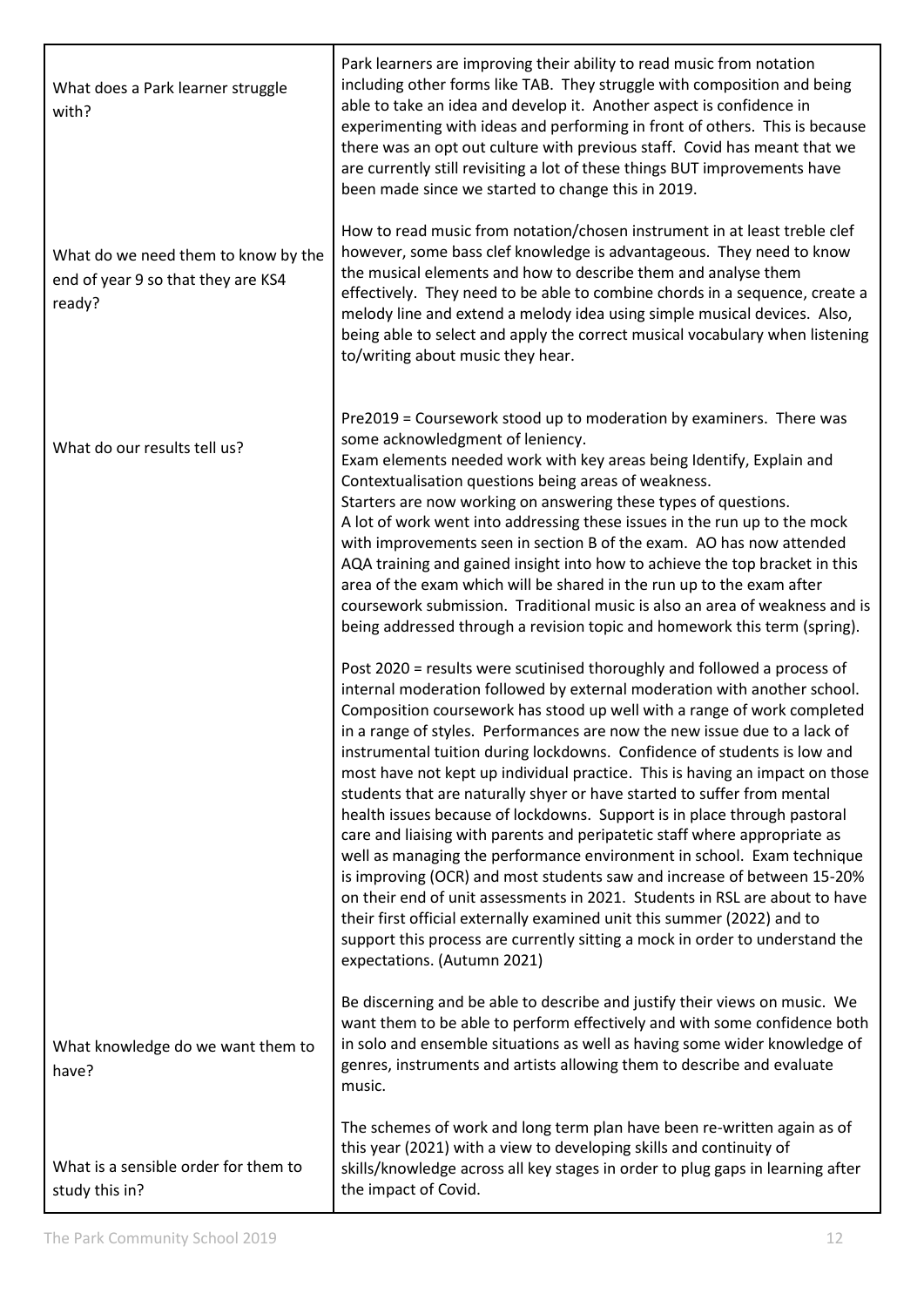| How are we going to assess?                                                         | Each SOW @KS3 begins with a KO quiz that focuses specifically on listening,<br>analysis and music theory. This is then retested at the end of each scheme<br>offering a final assessment for this aspect of the curriculum.<br>Each SOW then covers performance and composition and pupils are<br>assessed on either one of these. Success criteria is shared with students in<br>advance so they know what they are working towards and then teacher<br>feedback is provided afterwards through WWW and EBI comments. The<br>assessments are graded according to pathway challenge and students are<br>guided to this by the pathway they have allocated to them from KS2 data. |
|-------------------------------------------------------------------------------------|----------------------------------------------------------------------------------------------------------------------------------------------------------------------------------------------------------------------------------------------------------------------------------------------------------------------------------------------------------------------------------------------------------------------------------------------------------------------------------------------------------------------------------------------------------------------------------------------------------------------------------------------------------------------------------|
| How are we going to build the skills<br>alongside the knowledge?                    | The schemes have been written in such a way that the start and end of each<br>academic year revisits a number of key skills. The schemes also keep going<br>over the musical basics of terminology, notation, rhythms and treble clef<br>pitch (as well as others). Homeworks are set to support learning in lessons<br>and aspects of the KO books link back to previous learning.                                                                                                                                                                                                                                                                                              |
| How do you ensure effective KS<br>transitions?                                      | At the moment this is a work in progress as we have been working with<br>music leads in the Tarka partnership to establish a common approach to<br>what is being covered in lessons at primary school. This was done post<br>lockdown 1 and pre-lockdown 2 so the impact of this is not being seen just<br>yet. AO met with Gill Buzzard from Sticklepath (March 2020) which was a<br>useful insight into prior learning and teaching. This is part of an ongoing<br>plan for the music department to do some outreach work following on from<br>this academic year (2021-2022) when schools are allowed to mix a bit more.                                                      |
| Are there links across the curriculum?                                              | Blues and the slave trade, western classical traditions in History, world<br>music and geography as well as PTE and languages, Italian and French<br>musical terms and languages, instrumental skills and PE, the way<br>instruments work, singing and science, the effects of music on emotions and<br>society links to art, history and PSHEE.                                                                                                                                                                                                                                                                                                                                 |
| How do you know students have made<br>progress (acquired knowledge?)                | KO quiz at the start and end of each topic. Assessment at the end of each<br>topic on practical skills either composition or performance which are<br>recorded and feedback given to students. Students set targets regularly and<br>revisit these. Progress checkers at the front of each topic pack are where<br>students assess whether they have achieved something with Yes,<br>Sometimes or Not Yet.                                                                                                                                                                                                                                                                       |
| How do you build on the knowledge<br>they have acquired?                            | Each SOW links back to the previous scheme with music theory links. The<br>way this is applied in lessons may be slightly different depending on the<br>topic however the knowledge is being revisited and built on each time.<br>Practical skills are revisited across schemes and years allowing students to<br>develop and become more proficient in playing.                                                                                                                                                                                                                                                                                                                 |
| Sowhat will I see in your books?<br>Books from every class visited - plus<br>year 7 | KS3 does not have books but has folders. For each scheme, pupils have a KO<br>quiz and resource pack which takes them through written tasks including<br>listening and analysis, theory activities, plenary or starters and spaces for<br>peer/self or teacher assessment/feedback. There is a small pack for each<br>scheme and currently this is provided to students at the start of each<br>scheme. We intend to evaluated the schemes in the summer term, revisit<br>the KOs and resources and adapted them to include a progress tracker at                                                                                                                                |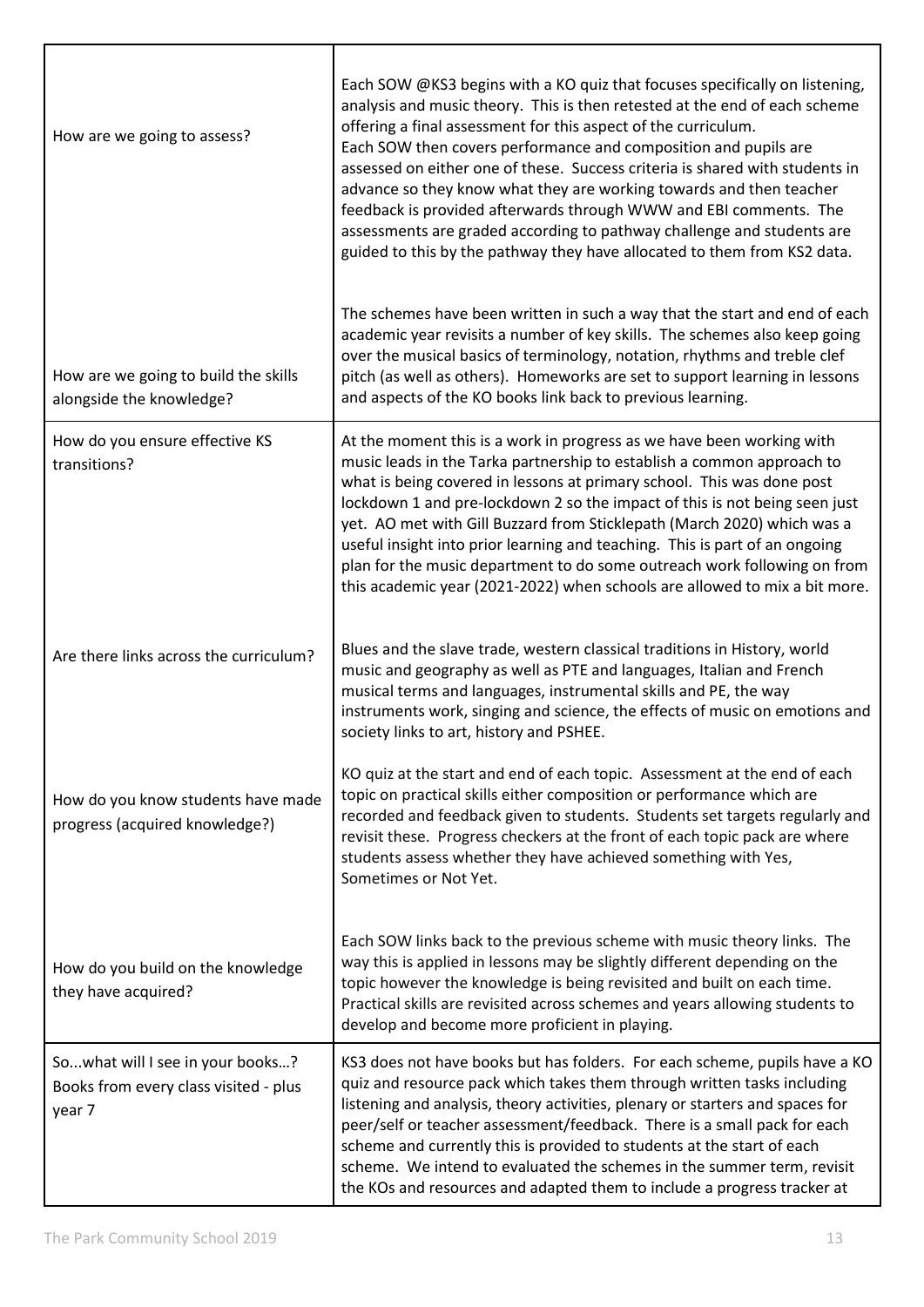|                                                                                                                                                  | the front of each booklet. Here pupils rate their progress using a simple key<br>which reduces the need for one to one contact during covid. Sometimes<br>they have to record next steps for achievement or record their teacher<br>feedback etc. This is working well but if you should see any gaps this is<br>down to staff/student absence at the time of lessons.                                                                                                                                                                                                                                                                                                                                 |
|--------------------------------------------------------------------------------------------------------------------------------------------------|--------------------------------------------------------------------------------------------------------------------------------------------------------------------------------------------------------------------------------------------------------------------------------------------------------------------------------------------------------------------------------------------------------------------------------------------------------------------------------------------------------------------------------------------------------------------------------------------------------------------------------------------------------------------------------------------------------|
|                                                                                                                                                  | You would also expect to see a mixture of feedback (peer, self and teacher)<br>through either written comments or RAG dots. Students record their<br>progress on the progress trackers at the front of each topic pack.                                                                                                                                                                                                                                                                                                                                                                                                                                                                                |
|                                                                                                                                                  | At KS4 books will include theory information, small amounts of testing (e.g.<br>starter/plenary tasks), longer responses, musical analysis, research and<br>feedback on progress.<br>Progress can be seen throughout all KS3 books with RAG dots (in a normal<br>covid free year) and feedback showing progress being made.<br>At KS4 there is more teacher input and feedback for pupils to act on but<br>there will be more purple pen work and green self checking (OCR) or                                                                                                                                                                                                                         |
|                                                                                                                                                  | student feedback via their google classrooms.                                                                                                                                                                                                                                                                                                                                                                                                                                                                                                                                                                                                                                                          |
| 'Can you show me in the books where<br>previous learning has been built<br>upon?'                                                                | Previous learning can be found by looking at the KO quizzes, there is always<br>a nod back to things learnt in the previous term. You can see plenary and<br>some starter tasks that develop similar skills e.g. listening analysis tasks.<br>You can also see in KS4 books where pupils are revisiting skills e.g.<br>composition tasks and doing quick fire recall. RSL books will also show<br>analysis of different musical genres but using the same criteria to analyse<br>them so the same musical features have to be discussed.                                                                                                                                                               |
| 'Can you show me in the books where<br>students have made progress?'                                                                             | Cycle tracker at the front of folders and books shows ATL and overall<br>progress. There may be some fluctuation in this depending on the scheme<br>of work that has been taught as students may find some topics easier to<br>access than others or may take longer to acquire new skills that are<br>introduced.<br>Progress tracker at the front of all KS3 booklets shows progress over time<br>within either written tasks or practical tasks over a series of lessons. There<br>may be purple pen reflections or targets written in for the next lesson<br>depending on the task set. You should also see some theory tasks being<br>revisited and KO results improving at the end of each cycle |
| 'Can you show me where students<br>have acquired new knowledge? Why<br>do they need to know this now?' How<br>do you build upon prior knowledge? | Each new scheme of work introduces a new area of music so includes new<br>understanding and development of skills. Knowledge is built in to support<br>understanding before practical tasks are introduced. This is revisited at the<br>start of each lesson with a starter activity linked to the KO homework and<br>quiz which supports the basics for that topic.                                                                                                                                                                                                                                                                                                                                   |
| 'So what do your team really think?'<br>'What content? Why now?'                                                                                 | We think that the students at this school are very lucky to have us as music<br>teachers. When reflecting on the education received by us, we think that<br>the musical education the Park School students are getting is both engaging<br>and informative. We have taken what was already in place and developed a<br>cohesive and logical progression throughout key stage 3, and into key stage<br>4. We feel that the students will be more confident in achieving success.                                                                                                                                                                                                                        |
|                                                                                                                                                  | We teach the OCR GCSE course for more traditionally trained<br>instrumentalists and singers. This offers them a route into A level music.<br>The exam for this course is suitable for a mixture of abilities to access.                                                                                                                                                                                                                                                                                                                                                                                                                                                                                |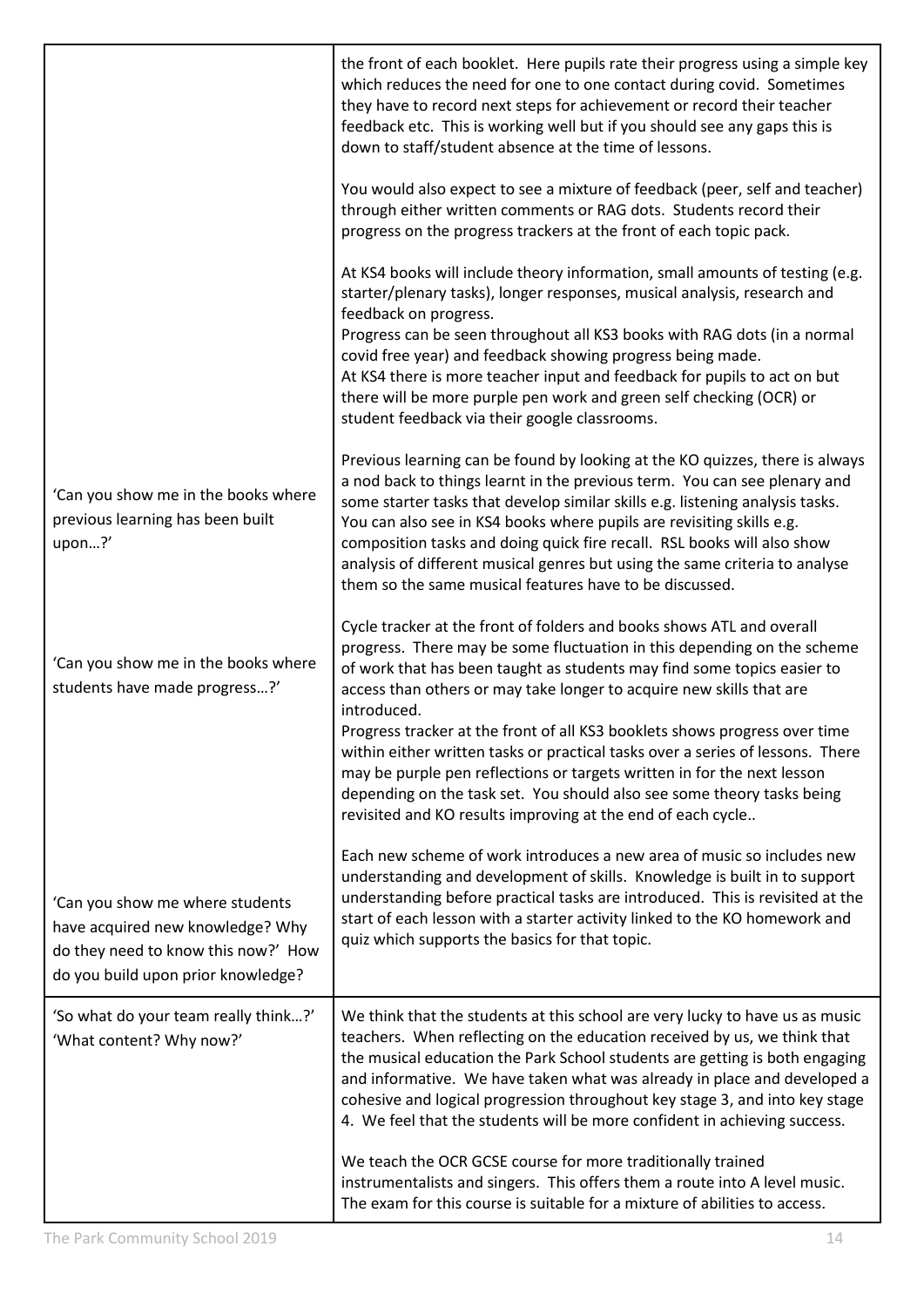| Why do you teach what you teach at<br><b>KS4?</b>     | The RSL course has been brought in to allow students who want to take<br>music but generally have a less traditional form of tuition (e.g. had lessons<br>and stopped or self taught or no experience) to access a more practical<br>approach to music. There are two routes that students can take<br>(performance/technology) allowing us to tailor the course to student<br>strengths. The RSL course can be followed at FE college with the<br>opportunity to take a level 3 course.                                                                                                                                                                                                                                                                                                 |
|-------------------------------------------------------|------------------------------------------------------------------------------------------------------------------------------------------------------------------------------------------------------------------------------------------------------------------------------------------------------------------------------------------------------------------------------------------------------------------------------------------------------------------------------------------------------------------------------------------------------------------------------------------------------------------------------------------------------------------------------------------------------------------------------------------------------------------------------------------|
| How do you know your students are<br>making progress? | In a normal year the following would take place: Observations, tracking<br>using RAG, performances in lessons, assessment data, watching confidence<br>grow, pupils being more willing to perform in lessons, pupils wanting to get<br>involved in extracurricular activities/concerts, recordings of student work,<br>written work and KO results showing improvements, listening exam<br>tests/mock results.<br>Currently progress is sporadic due to covid and the implications this had on<br>access to resources, ability to take part in online learning, reduced teacher<br>student interactions, staff absence due to illness and student absence due<br>to covid. This is why schemes have been altered slightly and tasks will be<br>adapted to allow for progress to be made. |
| How is your wellbeing supported by<br>your leaders?   | Concerts are supported by a wider team e.g. admin work is done by the<br>admin team and all of this was taken off us.<br>The head asks regularly how we are and what we need, especially in the run<br>up to concerts. Our welfare is always catered for. The wellbeing team also<br>have put small but thoughtful measures in place e.g. meals at parents<br>evenings and refreshments during the day. Well being is high on the school<br>agenda and we are reassured that we can talk to SLT/others for support.                                                                                                                                                                                                                                                                      |
| What CPD have you been offered?                       | 2019 = AQA standardisation, Music Hub training, teacher development<br>group, NQT programme, in school CPD. EQA initial visit and centre check<br>from RSL.<br>2020 onwards = RSL and OCR training for standardisation and Cags/Tags, in<br>school Tags/Cags training, Coaching programme, OCR ask the expert and I<br>am a member of the teaching group that meets once a half term in school.                                                                                                                                                                                                                                                                                                                                                                                          |

## **Preparing for HMI**

| Area of Inspection                                                                                                    | Evidence                                                                                                                                                                                                                                                                                                                                                                                                                                                                                                                                                                                                                                                                                                                                                   |
|-----------------------------------------------------------------------------------------------------------------------|------------------------------------------------------------------------------------------------------------------------------------------------------------------------------------------------------------------------------------------------------------------------------------------------------------------------------------------------------------------------------------------------------------------------------------------------------------------------------------------------------------------------------------------------------------------------------------------------------------------------------------------------------------------------------------------------------------------------------------------------------------|
| Teachers present subject matter clearly,<br>promoting appropriate discussion about<br>the subject matter being taught | Lesson planning incorporates prior knowledge testing, clear instructions<br>for tasks, modelling by teacher or video, accompanying booklets have<br>reflective tasks at the end of each lesson and pupils are required to<br>judge their progress using given criteria. The starters are linked to the<br>lesson as well as KO which helps address misconceptions which helps<br>prepare for the bigger tasks. LO are really clear and link to Blooms. We<br>tell students that the purpose of this lesson is to<br>We adapt teaching to support student progress where group or 1:1<br>support is needed.<br>Historical context is covered as required as well social history and<br>musical influence. Students are exposed to a range of musical genres |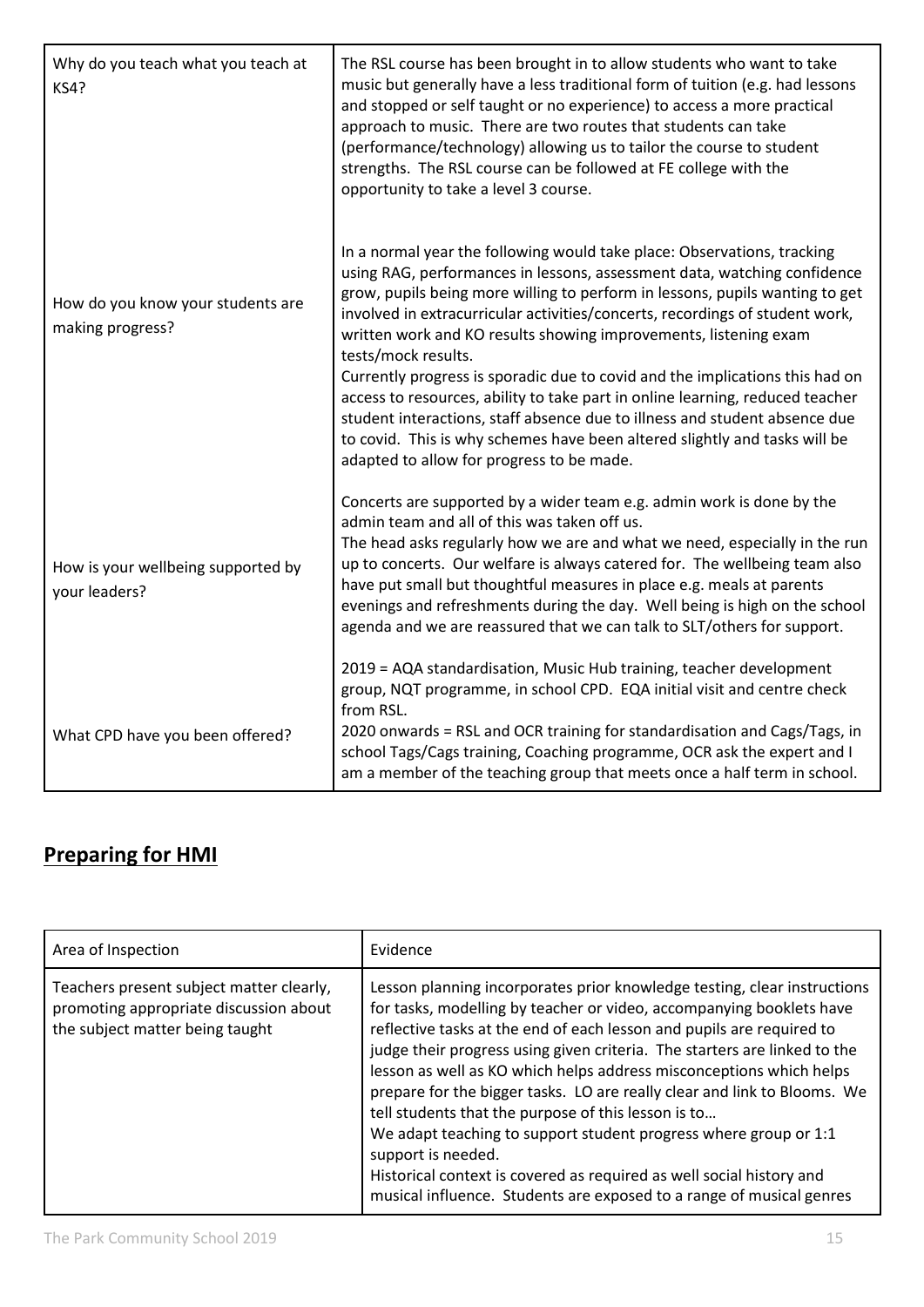|                                                                                                                                                                             | and periods throughout KS3/4.                                                                                                                                                                                                                                                                                                                                                                                                                                                                                                                                                                                                                                                                                                                                                                                                                                                                                                                                                   |
|-----------------------------------------------------------------------------------------------------------------------------------------------------------------------------|---------------------------------------------------------------------------------------------------------------------------------------------------------------------------------------------------------------------------------------------------------------------------------------------------------------------------------------------------------------------------------------------------------------------------------------------------------------------------------------------------------------------------------------------------------------------------------------------------------------------------------------------------------------------------------------------------------------------------------------------------------------------------------------------------------------------------------------------------------------------------------------------------------------------------------------------------------------------------------|
| Materials clearly support the intent of a<br>coherently planned curriculum                                                                                                  | KO sheets refer to, use and reinforce at KS3. KO quizzes at the start and<br>end of a cycle and these cover listening and appraising as well as<br>musical literacy. Every student has a booklet that covers the topic and<br>allows them and us to track progress via the tracker on the front.<br>Because of covid these are not marked in an obvious way as in tick/RAG<br>dot but ordinarily they would have some visual from the check by the<br>teacher. Book trawls will highlight any areas for concern.<br>The music that students work from to perform or create demonstrate<br>clear links to the given scheme and the long term plan.                                                                                                                                                                                                                                                                                                                               |
| Teaching is designed to help pupils to<br>remember long term the content they have<br>been taught and to integrate new<br>knowledge into larger ideas                       | We keep musical notation in the KO homework booklets at KS3 to<br>reinforce this throughout the year as pupils tend to need this to support<br>long term memory. They then apply to this to range of settings whether<br>this be performance or composition. Tasks vary to include using the<br>terminology and notation in KO quizzes, notating their own work,<br>applying it in a different context or genre. This is especially the case for<br>performance where students will be exposed to a range of music across<br>genres and eras. Students learn basic skills that are revisited and added<br>to or extended gradually. For example, year 8 band scheme leads to<br>using similar chords in year 9 with extended chords and patterns as well<br>as linking to world music and film and applying these chords in different<br>ways to create different effects. This then links to choices at KS4 and<br>music tech as well as composition in the traditional GCSEs. |
| What other evidence do we have to<br>support these four core expectations?<br><b>Provide models and worked</b><br>examples.<br>Think aloud and model next steps.            | Models and worked examples:<br>Using visualisers to model instruments on the board for students.<br>Demonstrating 1:1 where needed on instruments, using silent<br>playthrough where the teacher is the sound and students feel the music<br>whilst playing along focussing on timing and accuracy before turning the<br>volume up and joining in. Videos are used as well to play back to<br>students that need more help whilst the teacher carries on supporting<br>others.                                                                                                                                                                                                                                                                                                                                                                                                                                                                                                  |
| Provide a purpose to their<br>learning through a shared learning<br>objective.<br><b>Ensure students understand why</b><br>they are learning and link to wider<br>concepts. | Think aloud and model next steps:<br>Get an able student to model with the teacher and verbally coach in<br>front of the class. Check for understanding.<br>Go through instructions and then check the process back with students<br>so "what is the 1st thing you do? What is the second?" etc.<br>Performance of the end result - WAGOLL.<br>Modelling a bad performance as well to create discussion.<br>Provide a purpose to their learning through a shared learning objective:<br>At the start of a scheme explain what the overall aim is for that term.<br>The purpose of the lesson is explained at the start.<br>Every lesson has 3 clearly staged LO. These do need revisiting more in<br>the lessons which is something we need to work on.<br>Progress track links to the LO with students reflecting on what they<br>have/haven't achieved and next steps.                                                                                                        |
|                                                                                                                                                                             | Ensure students understand why they are learning and link to wider<br>concepts:<br>Explanations about historical, social, moral, cultural, religious (HSMCR)<br>links are discussed in relation to the music being studied as well as any<br>further links that students make or question as the topics are studied.                                                                                                                                                                                                                                                                                                                                                                                                                                                                                                                                                                                                                                                            |